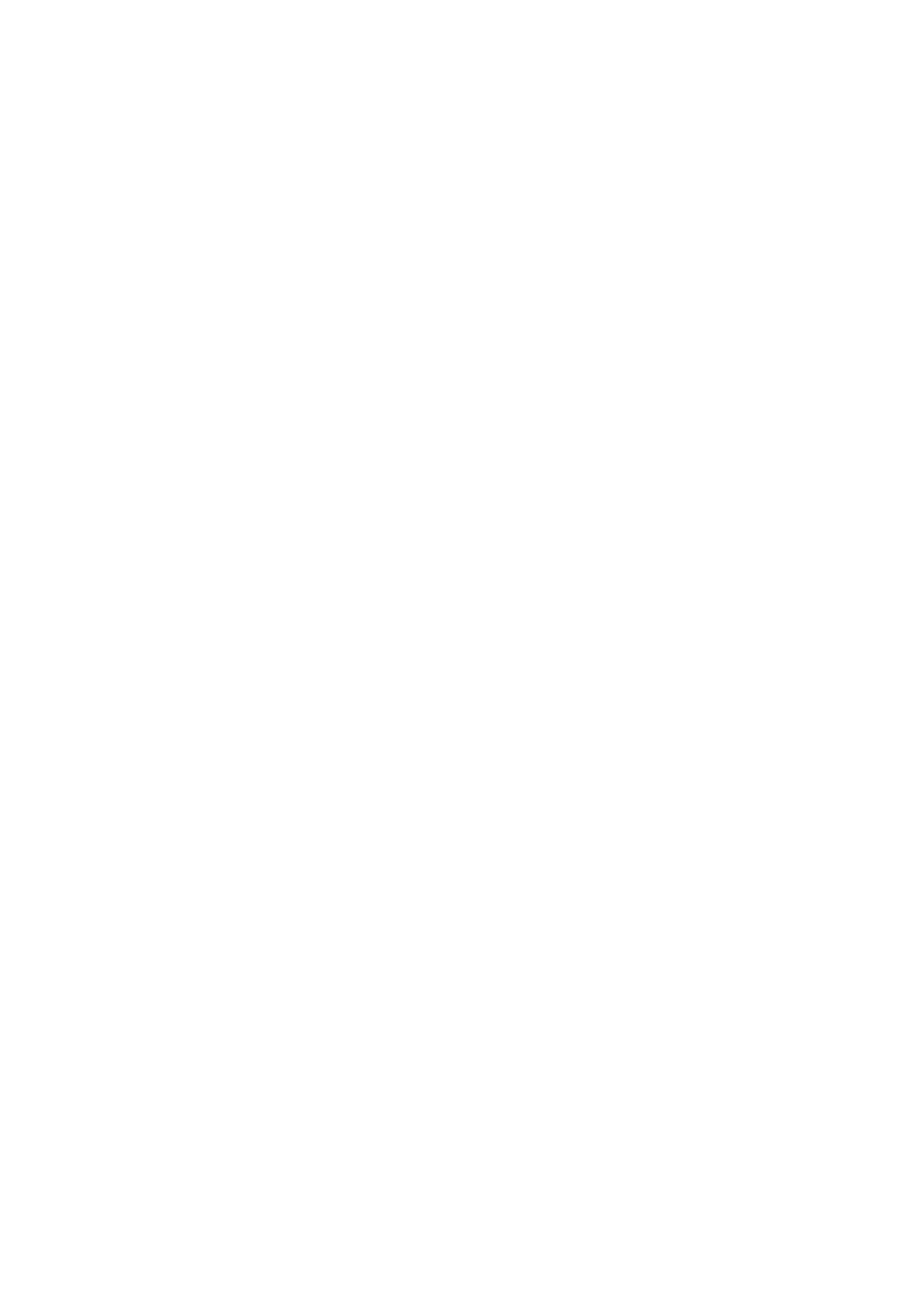Nonlinear Analysis Forum  $23(1)$ , pp. 1–16, 2018 Available electronically at http://www.na-forum.org

# CONTRIBUTIONS OF ANDRZEJ GRANAS TO THE KKM THEORY

Sehie Park

The National Academy of Sciences, Republic of Korea, Seoul 06579, KOREA; and Department of Mathematical Sciences, Seoul National University, Seoul 08826, KOREA E-mail : park35@snu.ac.kr, sehiepark@gmail.com http://www.math.snu.ac.kr/∼shpark/

Abstract. A partial KKM space is an abstract convex space satisfying an abstract form of the KKM theorem and a KKM space is the one also satisfying the 'open' version of the form. The KKM theory concerns with the study of partial KKM spaces nowadays. In this article, our aim is to recall the contributions of A. Granas to the theory. We introduce the contents of most of works of Granas and his coauthors on the KKM theory and give some comments to compare them with current results in the theory.

### 1. Introduction

In 1929, the celebrated Knaster-Kuratowski-Mazurkiewitz (simply, KKM) theorem and a Polish mathematician Andrzej Granas were born. At first the KKM theorem was immediately applied to a simple proof of the Brouwer fixed point theorem and, later, to the Sion minimax theorem in 1958. Since then the theorem provides the foundations for many of the modern essential results in diverse areas of mathematical sciences. The KKM theory, first called so by the author in 1992 [29], is the study on applications of numerous equivalent formulations or generalizations of the KKM theorem; see [33, 46, 51] and the references therein.

Granas studied and worked in Poland, Russia, France, Canada, and works now in Poland. He published many articles in the fields of functional analysis such as non-linear equations, convex analysis, ordinary differential equations, and, in the fields of topology such as topology of function spaces and fixed point theory. Many of his works on convex analysis belong to the KKM theory nowadays.

Received & Accepted: Dec. 2017.

<sup>2010</sup> Mathematics Subject Classification: 46A16, 46A55, 47A16, 47H04, 47H10, 49J27, 49J35, 49J53, 54C60, 54H25, 55M20, 91B50.

Key words and phrases: abstract convex space, (partial) KKM principle, (partial) KKM space; topological vector space, minimax theorem, convex analysis.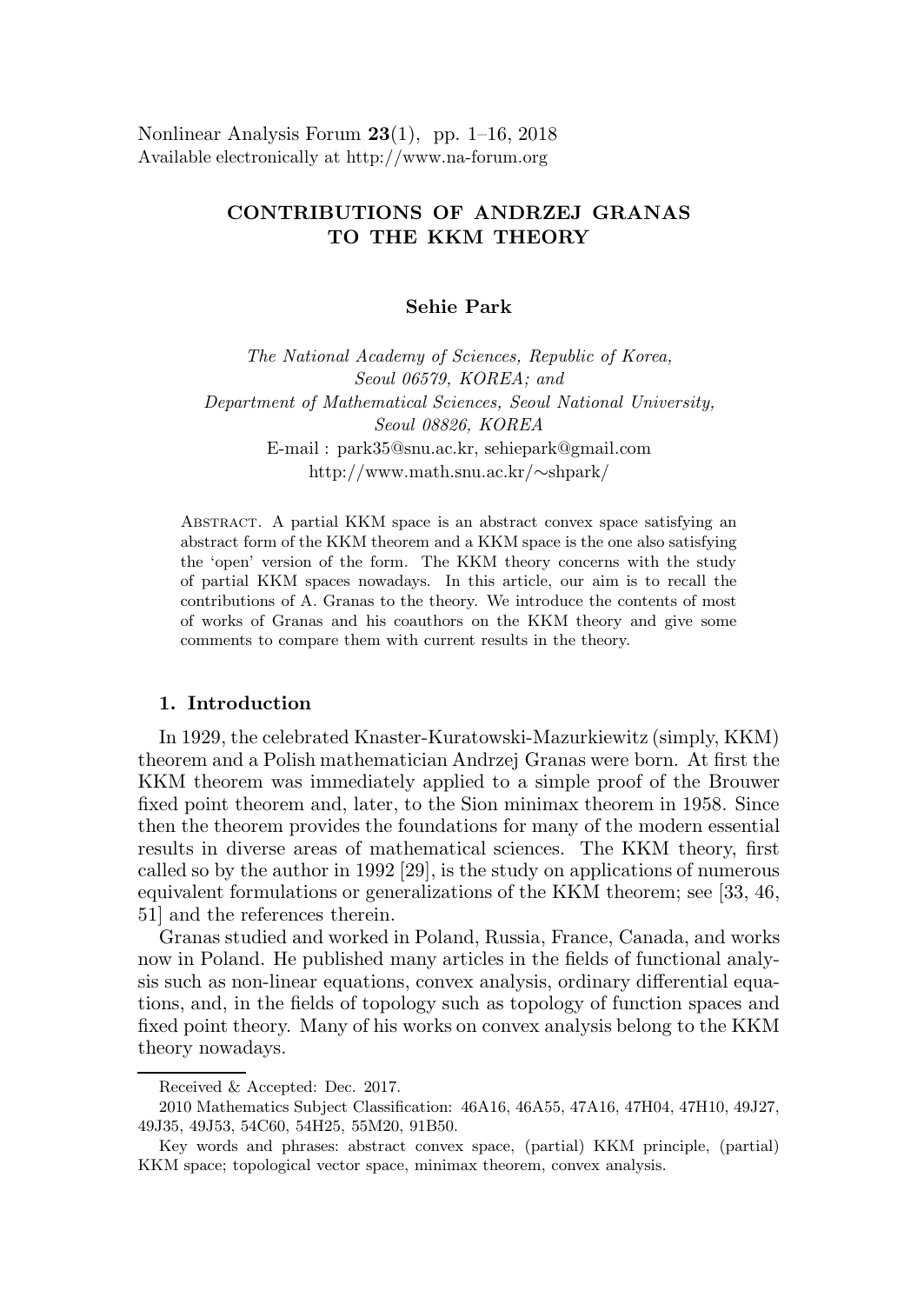At the beginning, the basic theorems in the KKM theory and their applications were established for convex subsets of topological vector spaces mainly by Ky Fan in 1961-84. F. Browder in 1968 also added some applications.

In 1978-95, Granas contributed to the development of the KKM theory. In fact, he organized several conferences related to the theory, systematically studied the theory on topological vector spaces, and published or guided many works by himself or together with his students and coworkers; for example, Dugundji [1,3,34], Lassonde [9,22,26], Horvath [8,11,18,21,25], Ben-El-Mechaiekh [4-6,16,19,23,27,30,31], Deguire [4-6,14,16,23,27], Liu [7,10,12, 15,17,28], and others; see the references in the end of the present article. Recall that contributions of the Montreal School led by Granas on convex analysis were valuable and very important.

Under Granas' influence, a number of intersection theorems and their applications to various equilibrium problems followed. Then, the KKM theory had been extended to *convex spaces* by Lassonde in 1983 [9], and to *c*-spaces or  $H$ -spaces by Horvath in 1984-93 [8,11,18,21] and others. Since 1993, the theory was further extended to generalized convex spaces or G-convex spaces in a sequence of works of the present author and others; see [33,51]. Those basic results of the KKM theory have many applications to various equilibrium problems in nonlinear analysis and many other fields. Moreover many modifications or imitations of G-convex spaces were unified the concept of  $\phi_A$ -spaces in the sense of the author; see [51].

In 2006-09, we proposed new concepts of abstract convex spaces and the KKM spaces which are proper generalizations of G-convex spaces and adequate to establish the KKM theory; see [35-51]. A partial KKM space is an abstract convex space satisfying an abstract form of the KKM theorem and a KKM space is the one also satisfying the 'open-valued' version of the form. Now the KKM theory becomes the study of mainly partial KKM spaces.

In this article, we introduce the contents of most of works of Granas and his coauthors on the KKM theory and give some comments to compare them with current results in the theory.

### 2. Abstract convex spaces

Let  $\langle D \rangle$  denote the collection of all nonempty finite subsets of a set D. Recall the following in [46, 51] and the references therein.

**Definition.** Let E be a topological space, D a nonempty set, and  $\Gamma : \langle D \rangle \rightarrow$ E a multimap with nonempty values  $\Gamma_A := \Gamma(A)$  for  $A \in \langle D \rangle$ . The triple  $(E, D; \Gamma)$  is called an *abstract convex space* whenever the Γ-convex hull of any  $D' \subset D$  is denoted and defined by

$$
\mathrm{co}_{\Gamma}D':=\bigcup\{\Gamma_A\mid A\in\langle D'\rangle\}\subset E.
$$

A subset X of E is called a  $\Gamma$ -convex subset of  $(E, D; \Gamma)$  relative to some  $D' \subset D$  if for any  $N \in \langle D' \rangle$ , we have  $\Gamma_N \subset X$ ; that is,  $\text{co}_{\Gamma} D' \subset X$ . In case  $E = D$ , let  $(E; \Gamma) := (E, E; \Gamma)$ .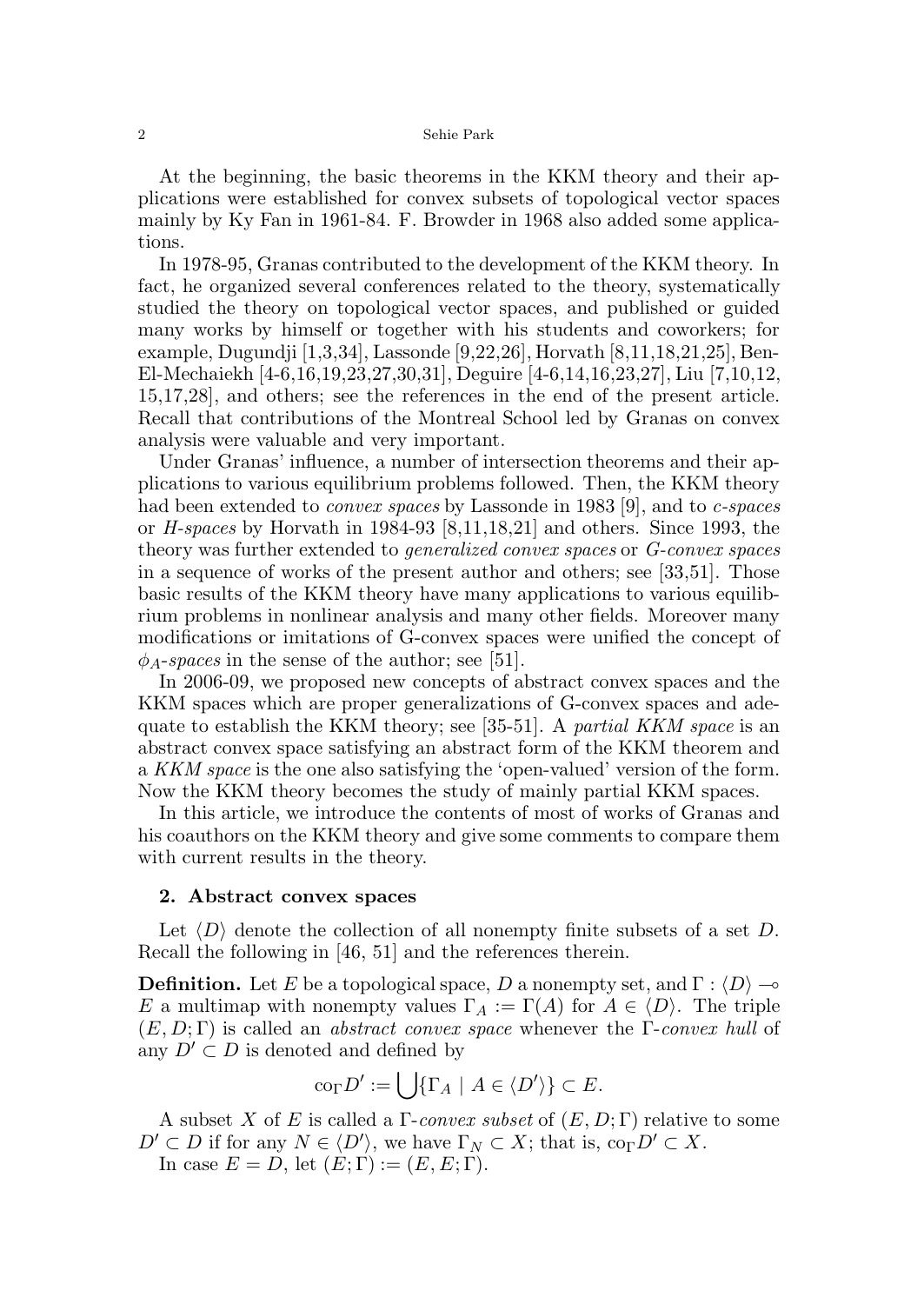**Definition.** Let  $(E, D; \Gamma)$  be an abstract convex space and Z be a topological space. For a multimap  $F : E \to Z$  with nonempty values, if a multimap  $G: D \longrightarrow Z$  satisfies

$$
F(\Gamma_A) \subset G(A) := \bigcup_{y \in A} G(y) \quad \text{for all } A \in \langle D \rangle,
$$

then G is called a KKM map with respect to F. A KKM map  $G: D \to E$ is a KKM map with respect to the identity map  $1<sub>E</sub>$ .

A multimap  $F : E \multimap Z$  is called a  $\mathfrak{RC}\text{-}map$  [resp., a  $\mathfrak{RD}\text{-}map$ ] if, for any closed-valued [resp., open-valued] KKM map  $G: D \to Z$  with respect to F, the family  ${G(y)}_{y\in D}$  has the finite intersection property. In this case, we denote  $F \in \mathfrak{RC}(E, D, Z)$  [resp.,  $F \in \mathfrak{RD}(E, D, Z)$ ].

**Definition.** The partial KKM principle for an abstract convex space  $(E, D; \Gamma)$ is the statement  $1_E \in \mathfrak{RC}(E, D, E)$ ; that is, for any closed-valued KKM map  $G: D \to E$ , the family  ${G(y)}_{y\in D}$  has the finite intersection property. The KKM principle is the statement  $1_E \in \mathfrak{RC}(E, D, E) \cap \mathfrak{RO}(E, D, E)$ ; that is, the same property also holds for any open-valued KKM map.

An abstract convex space is called a *(partial) KKM space* if it satisfies the (partial) KKM principle, resp.

Now we have the following well-known diagram for triples  $(E, D; \Gamma)$ :

Simplex  $\implies$  Convex subset of a t.v.s.  $\implies$  Lassonde type convex space  $\implies$  H-space  $\implies$  G-convex space  $\implies \phi_A$ -space  $\implies$  KKM space  $\Rightarrow$  Partial KKM space  $\Rightarrow$  Abstract convex space.

Consider the following related four conditions for a map  $G: D \to Z$  with a topological space Z:

- (a)  $\bigcap_{y\in D} G(y) \neq \emptyset$  implies  $\bigcap_{y\in D} G(y) \neq \emptyset$ .
- (b)  $\bigcap_{y\in D} G(y) = \bigcap_{y\in D} G(y)$  (G is intersectionally closed-valued).
- (c)  $\bigcap_{y\in D} G(y) = \bigcap_{y\in D} G(y)$  (G is transfer closed-valued).
- (d)  $G$  is closed-valued.

The following is one of the most general KKM type theorems in [49,50]:

**Theorem C.** Let  $(E, D; \Gamma)$  be an abstract convex space, Z a topological space,  $F \in \mathfrak{RC}(E, D, Z)$ , and  $G : D \multimap Z$  a map such that

- (1)  $\overline{G}$  is a KKM map w.r.t. F; and
- (2) there exists a nonempty compact subset  $K$  of  $Z$  such that either (i)  $K = Z$ ;
	- (ii)  $\bigcap \{G(y) \mid y \in M\} \subset K$  for some  $M \in \langle D \rangle$ ; or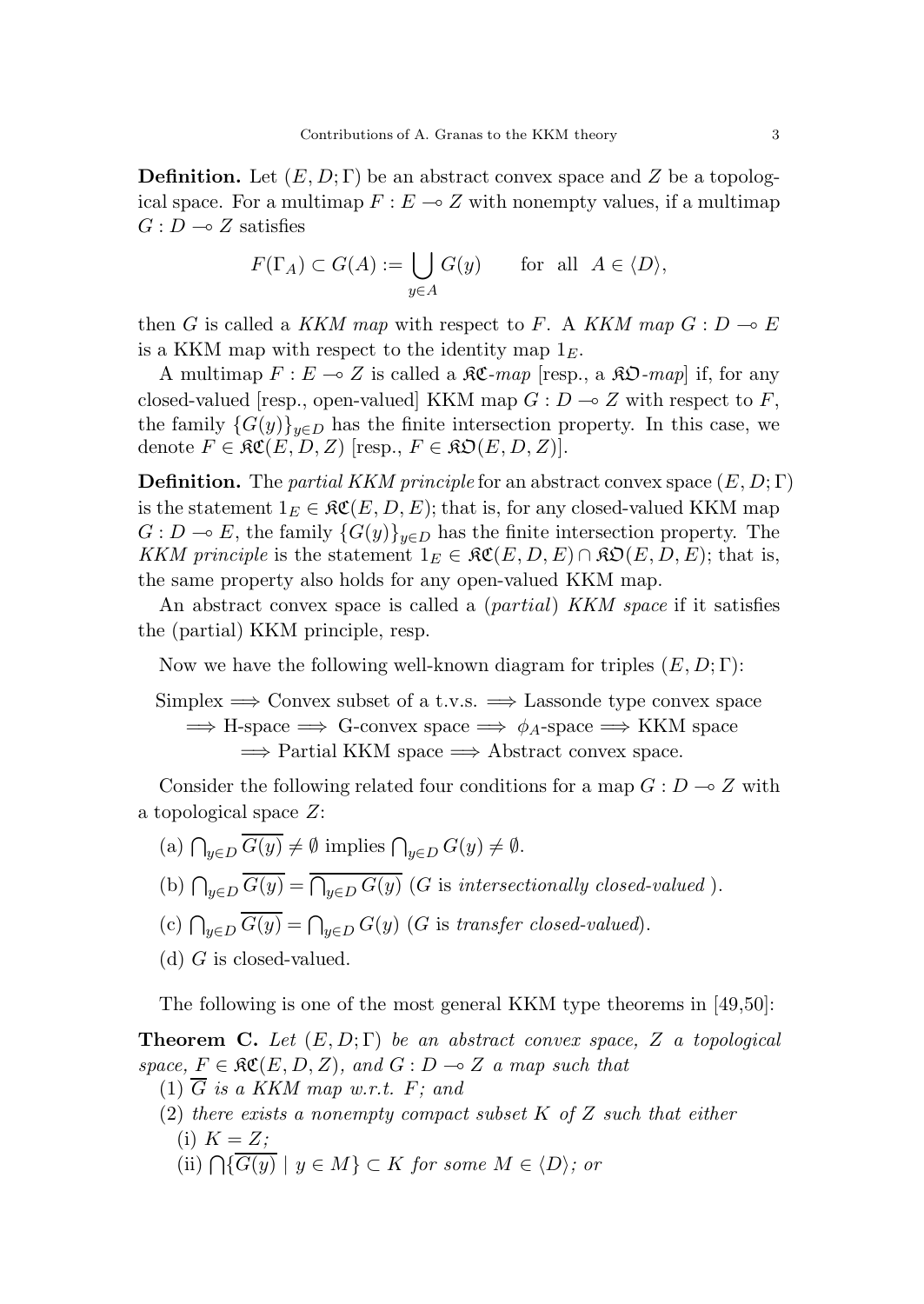(iii) for each  $N \in \langle D \rangle$ , there exists a Γ-convex subset  $L_N$  of E relative to some  $D' \subset D$  such that  $N \subset D'$ ,  $\overline{F(L_N)}$  is compact, and

$$
\overline{F(L_N)} \cap \bigcap_{y \in D'} \overline{G(y)} \subset K.
$$

Then we have

$$
\overline{F(E)} \cap K \cap \bigcap_{y \in D} \overline{G(y)} \neq \emptyset.
$$

Furthermore,

(a) if G is transfer closed-valued, then  $F(E) \cap K \cap \bigcap \{G(y) \mid y \in D\} \neq \emptyset$ ; and

(β) if G is intersectionally closed-valued, then  $\bigcap \{G(y) \mid y \in D\} \neq \emptyset$ .

Our KKM theory mainly concerns with the study of partial KKM spaces and their applications.

Recall that [46] contains incorrect statements such as (V), (VI), Theorem 4, (XVI), and (XVII). These can be easily corrected.

#### 3. Works of Granas on the KKM theory

In this section, we recall the works of Granas and his coauthors on the KKM theory, in the chronological order. We also add some comments to compare them with current results in the theory. Moreover, in order to give plenty of information, certain comments are borrowed from Mathematical Reviews and the author deeply appreciates such reviewer's efforts.

### (1) Dugundji-Granas, 1978 – Pisa [1]

From the text: Let E be a vector space,  $X \subset E$  an arbitrary subset. A function  $G: X \to 2^E$  is called a KKM map if  $conv\{x_1, \dots, x_n\} \subset \bigcup_{i=1}^n G(x_i)$ for each finite subset  $\{x_1, \dots, x_n\} \subset X$ . Further if each  $G(x)$  is finitely closed, then the family  $\{G(x) \mid x \in X\}$  has the finite intersection property. This theorem is a modification of Ky Fan's generalization [Math. Ann. 142  $(1960/61)$  305–310 of the KKM theorem. A new proof of the Hartman-Stampacchia theorem on variational inequalities [Acta Math. 115 (1966) 271–310] is given as an application.

Comments: This is the origin of the name of KKM map and the concept of *convex spaces* in the sense of Lassonde [9]. The theorem given in [1] is simply tells that  $(E, X; \Gamma)$  with the finite topology of E and the convex hull operation  $\Gamma$  is a partial KKM space. Recall that Ky Fan maintained to study convex subsets of Hausdorff topological vector spaces.

Nowadays the KKM theory is mainly concerned with abstract convex spaces and KKM maps with respect to some multimaps. Recall that some peoples complained against our use of triples for abstract convex spaces. Note that here appears a triple  $(E, X; \Gamma)$  and such triple appears frequently in the present article.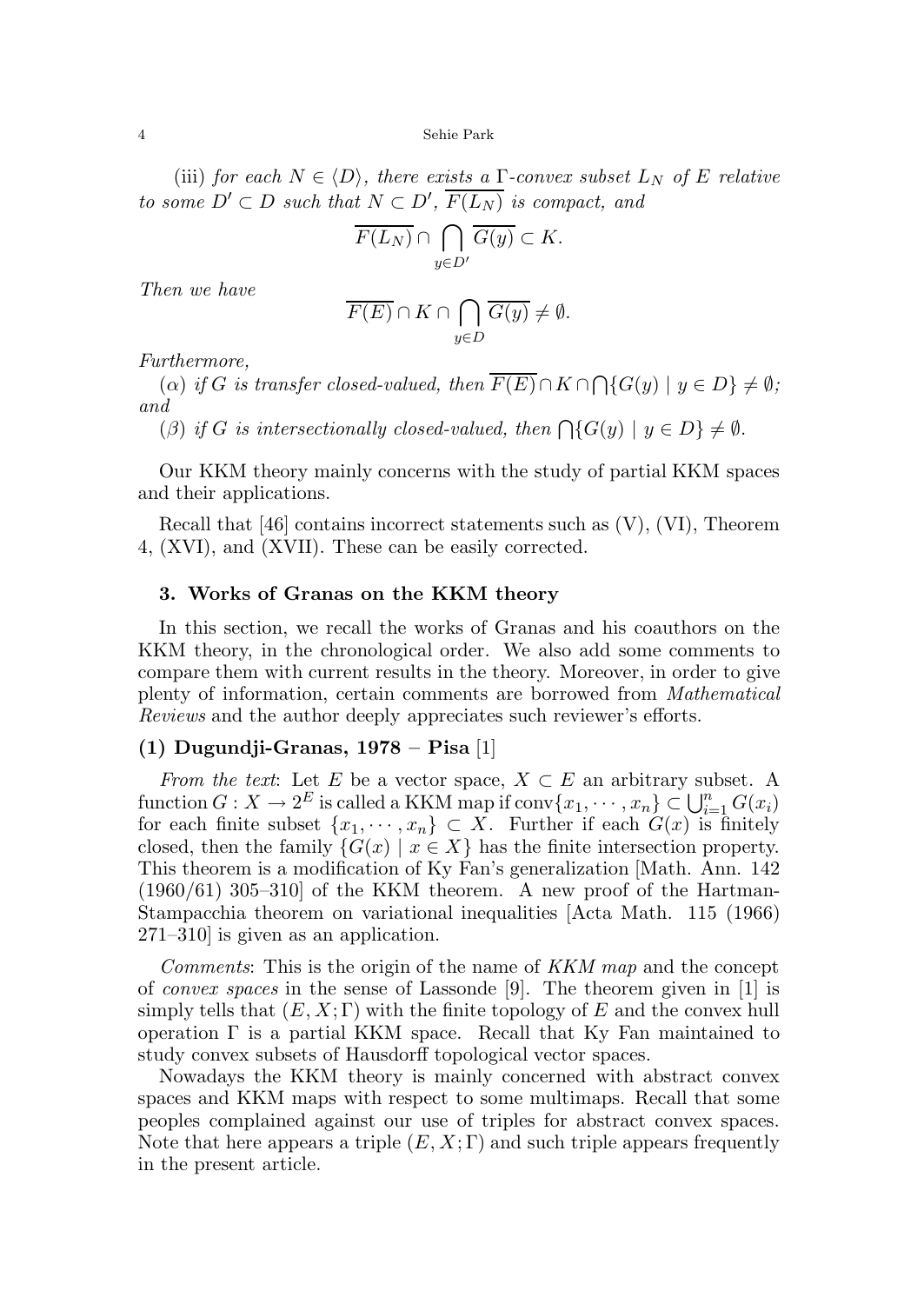#### $(2)$  Granas, 1981 – Birkhäuser [2]

From Introduction: There was a special reason for giving a general survey of the theory of KKM-maps at the *Scottish Book* Conference. The subject, which evolved from some of the research carried out in Lwów and Warsaw during 1929-1939, is closely related to some of the problems in the Scottish Book and, in particular, to Problem 54 (J. Schauder).

In the brief paper, we emphasize those general principles of the theory of KKM-maps which provide the foundation for many of the modern existential results in diverse areas of mathematics. We give a number of applications of these principles illustrating the nature and flavor of the techniques involved. For simplicity, we restrict ourselves to shorter forms of somewhat more general theorems. Of necessity many noteworthy and even important contributions must be omitted or mentioned only briefly. We discuss the status of Problem 54 in the last section.

Comments: This is the first article surveying the early results and applications of the KKM theory. In this survey, Section 1 begins with examples of KKM maps, the principle of KKM maps given in [1], and simple applications to the Mazur-Schauder theorem in 1936 and Ky Fan's fixed point theorem in 1969. Moreover, the Tychnoff fixed point theorem in 1935 and its extension due to Fan in 1969 are deduced by the KKM principle. In Section 2, a Fan-Browder type fixed point theorem and the Fan minimax inequality are obtained, and a fundamental existence theorem in potential theory is mentioned. Section 3 devotes to get some basic facts in the variational inequalities by using KKM maps. In fact, the Hartman-Stampacchia theorem in 1966 and, for Hilbert spaces, its application to Browder-Goehde-Kirk's fixed point theorem for nonexpansive maps and Nikodym's best approximation theorem are deduced. Section 4 devotes to applicability of KKM maps to game theory. In fact, Fan's coincidence theorem is applied to the von Neumann-Sion minimax theorem and Fan's generalized intersection theorem is used to deduce the Nash equilibrium theorem. Finally, Section 5 is concerned with bibliographical and historical comments. Here, Granas states that the Schauder conjecture (Problem 54 in the Scottish Book) was an inspiration for numerous later investigations both in fixed point theory and in nonlinear functional analysis. Recall that the more-than 80 years old conjecture seems to be not completely resolved yet.

Note that most results mentioned in [2] are extended to partial KKM spaces in  $[46]$ ; see also  $[51]$ .

## (3) Dugundji-Granas, 1982 – PWN [3]

From Preface: The aim of this monograph is to give a systematic and unified account of the topics in fixed point theory that lie on the border-line of topology and functional analysis, emphasizing more recent topological developments related to the Leray-Schauder theory.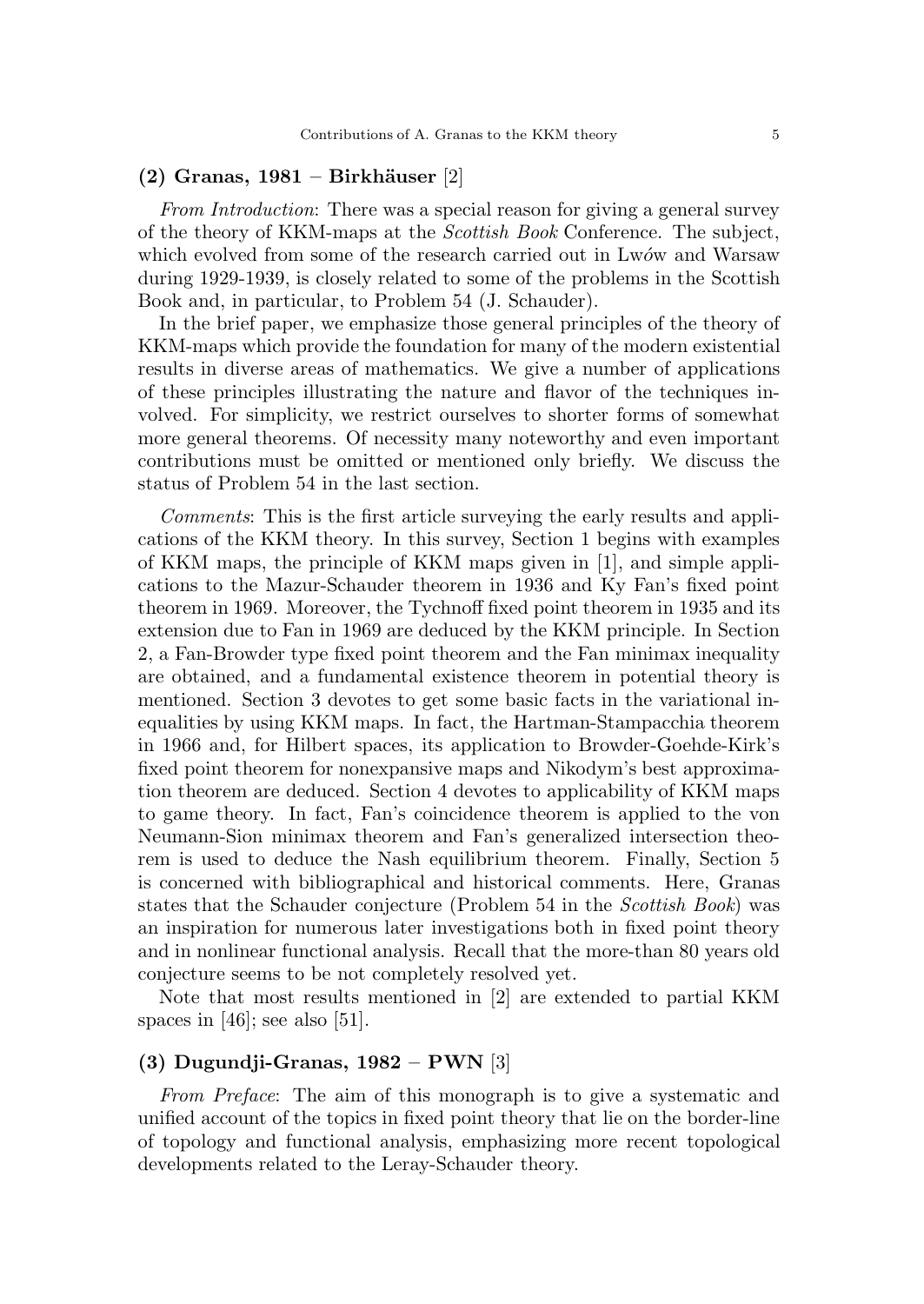In this volume, using for the most part geometric methods, our study centers around formulating those general principles of the theory, that provides the foundation for many of the modern results in diverse areas of mathematics.  $\cdots$ .

The "Miscellaneous results and examples" given in the form of exercises at the end of the paragraphs form an integral part of of the book; they describe extensions and related developments of the theory and indicate further applications not treated in the text.  $\cdots$ .

Algebraic developments of the theory, including the fixed point index for arbitrary ANR's, will be treated in Volume II.

Comments: This Volume I is mainly concerned with Brouwer's and Schauder's theorems and the Lefschetz theorem for polyhedra. There are three chapters. Chapter I is on elementary fixed point theory with Paragraph 1 on the Banach contraction principle and Paragraph 2 on further results and applications.

Chapter II with three paragraphs is devoted to Borsuk's theorem and the "topological transversality", i.e., essential maps. Paragraph 3 is on theorems of Brouwer and Borsuk, Paragraph 4 on compact maps in normed linear spaces, and Paragraph 5 on further results and applications.

Finally, Chapter III is on homology and fixed points, and consists of Paragraph 6 on simplicial homology and of Paragraph 7 on the Lefshetz-Hopf theorem and Brouwer degree.

In this monograph, materials related to the KKM theory appear in the first four sections and the last section (entitled "Miscellaneous results and examples") of Paragraph 5. "The first four sections contain some extensions of a very versatile technique introduced by Ky Fan based on the KKM theorem." The materials given in this part and the last section are almost same to the previous survey of Granas in 1981 [2] with some extra results of Lebesgue and Lassonde. Note that [2] was evidently written later than this monograph [3].

As we noted for [2], most results related to the KKM theory in this monograph are extended to partial KKM spaces in [45]; see [51] also.

#### (4) Ben-El-Mechaiekh - Deguire - Granas, 1982 – Paris [4]

Abstract: In this Note we first extend the well-known fixed point theorem of Ky Fan to a new class of set-valued maps. Then, using the terms of convex analysis, we establish an alternative, which has several useful consequences, in particular in the theory of variational inequalities.

From Text: Using a generalization of a Ky Fan fixed point theorem for multivalued mappings, the following alternative is obtained:

**Theorem 2.** Let  $X$  be a convex compact subset of a topological vector space and  $f, g: X \times X \to \mathbb{R}$  two real functions such that:

(i)  $g(x, y) \leq f(x, y)$  for all  $(x, y) \in X \times X$ ;

(ii)  $x \to f(x, y)$  is quasiconcave on X for all  $y \in X$ ;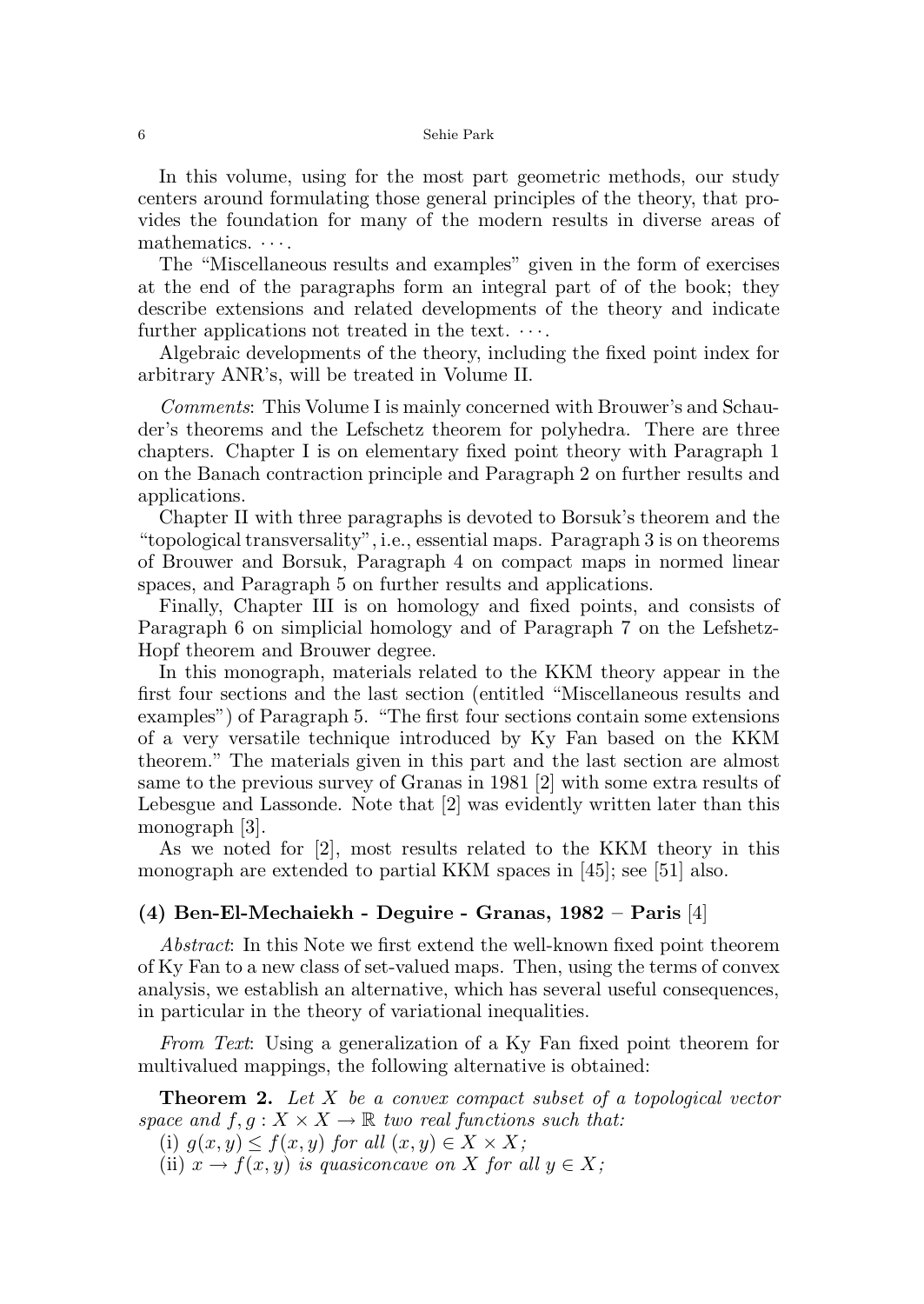(iii)  $y \to q(x, y)$  is lower semicontinuous on X for all  $x \in X$ . Then for every  $\lambda \in \mathbb{R}$  one of the following statements holds:

(1) there exists  $y_0 \in X$  such that  $q(x, y_0) \leq \lambda$  for all  $x \in X$ , or

(2) there exists  $x_0 \in X$  such that  $f(x_0, x_0) > \lambda$ .

As examples of applications, some known results on variational problems and two function version (Corollary 3) of the Ky Fan minimax inequality are given.

Comments: The fixed point theorem is extended to the Fan-Browder fixed point property (V) of partial KKM spaces in [46] and Theorem 2 to the analytic alternative  $(X)$  in [46]. Moreover, Corollary 3 is extended to the minimax inequality  $(XI)$  in [46]. In fact, those properties  $(V)$ ,  $(X)$ ,  $(XI)$ and many others characterize (partial) KKM spaces.

# (5) Ben-El-Mechaiekh - Deguire - Granas, (I), (II) 1982 – Paris [5,6]

Abstract: [5] In this and the following Notes we discuss numerous generalizations of some fixed point and coincidence results which appeared in works of Ky Fan and F. Browder.

[6] This note deals with fixed point and coincidence theorems for setvalued maps of type  $\varphi$  and  $\varphi^*$ , introduced in [4]. These new classes of multivalued maps generalize those of type F and  $\overline{F^*}$  treated in our previous Note [5]. The results presented here have numerous applications.

From Text: Let  $X$  be a convex subset of a Hausdorff topological vector space, and Y a Hausdorff topological space. A multimap  $A : X \to Y$  is called

(1) an F-map  $(A \in F(X, Y))$  if Ax is open for every  $x \in X$  and  $A^{-1}y =$  ${x : y \in Ax}$  is nonempty and convex for every  $y \in Y$ ; and (2) an  $F^*$ -map  $(A \in F^*(X, Y))$  if  $A^{-1} \in F(X, Y)$ .

In [5], the authors consider some properties of  $F$ - and  $F^*$ -maps and prove the following main results.

If  $A \in F(X, Y)$  and the multimap  $\varphi : X \to Y$  is a compact composition of a finite number of acyclic maps then there exists a coincidence  $x_0 \in X$ :  $A(x_0) \cap \varphi(x_0) \neq \emptyset$ .

If both X and Y are convex, then every  $A \in F(X, Y)$  has a coincidence with every compact  $B \in F^*(X, Y)$ .

As consequences, some coincidence and fixed point theorems of Ky Fan and F. Browder and some minimax relations are given.

The classes of mappings  $F(X, Y)$  and  $F^*(X, Y)$  considered in [5] are extended in [6] in the following way.

A multimap  $A: X \multimap Y$  is called a  $\varphi$ -mapping  $(A \in \varphi(X, Y))$  if  $A^{-1}y$ is nonempty and convex for every  $y \in Y$  and there exists a multivalued selection  $\tilde{A}$  of A such that  $\tilde{A}$  is surjective and  $\tilde{A}(U)$  is open for every  $U \subset X$ .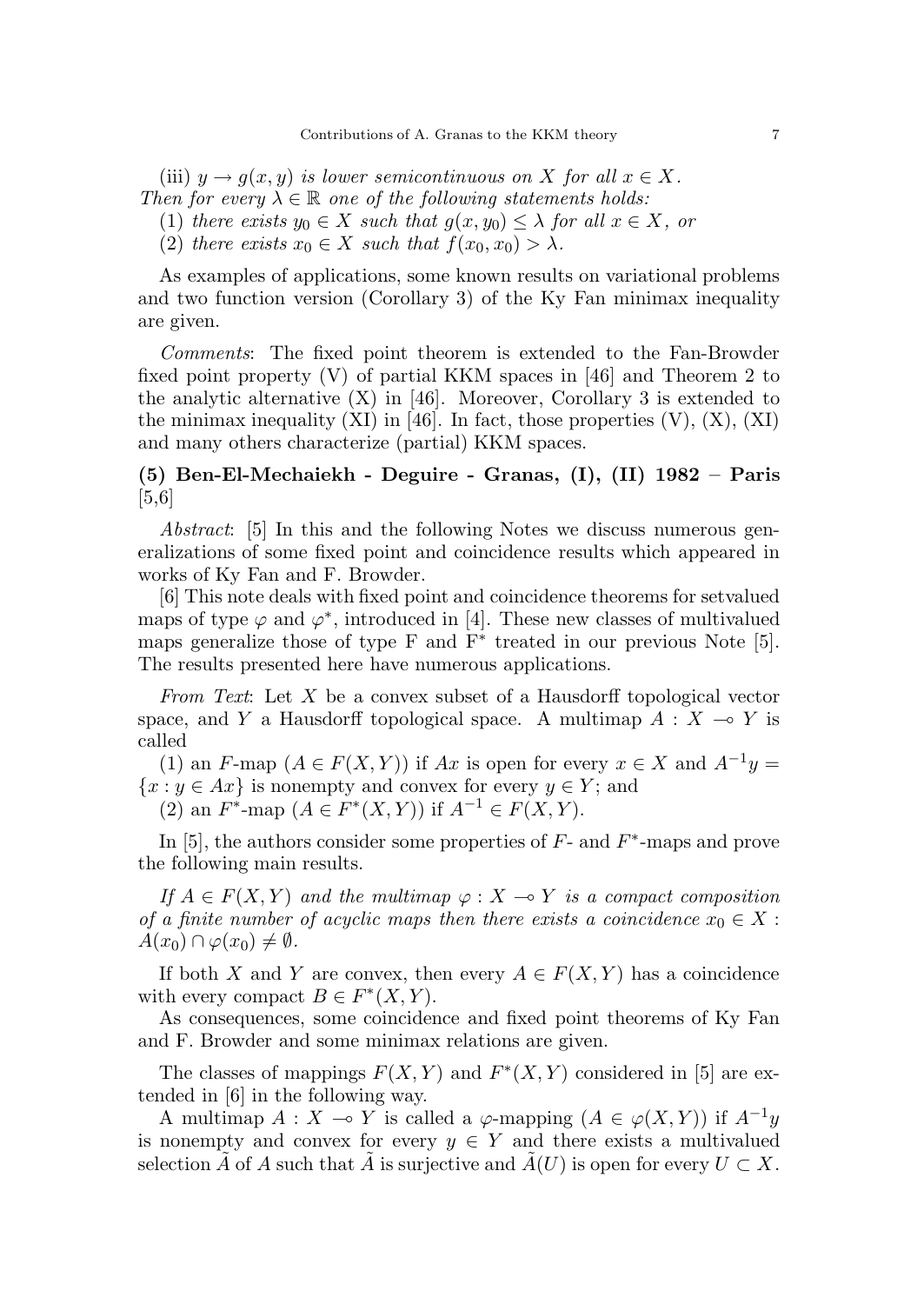A multimap A is called a  $\varphi^*$ -map if  $A^{-1} \in \varphi(Y, X)$ .

The authors consider some properties of  $\varphi$ - and  $\varphi^*$ -maps in general analogous to the properties of  $F$ - and  $F^*$ -maps and give some applications to nonlinear alternatives in convex analysis.

Comments: Recently, from our KKM theorem C in [49,50], we deduced the following coincidence theorem of the Fan-Browder type.

**Theorem D.** Let  $(E, D; \Gamma)$  be an abstract convex space, Z a topological space,  $F \in \mathfrak{RC}(E, D, Z)$ , and  $S : D \to Z, T : E \to Z$  maps. Suppose that (1) for each  $z \in F(E)$ , we have  $\text{co}_{\Gamma}S^{-}(z) \subset T^{-}(z)$ 

(2) there exists a nonempty compact subset  $K$  of  $Z$  such that either

(i)  $\bigcap_{y\in M} Z \setminus S(y) \subset K$  for some  $M \in \langle D \rangle$ ; or

(ii) for each  $N \in \langle D \rangle$ , there exists a Γ-convex subset  $L_N$  of E relative to some  $D' \subset D$  such that  $N \subset D'$ ,  $\overline{F(L_N)}$  is compact, and

$$
\overline{F(L_N)} \cap \bigcap_{y \in D'} \overline{Z \setminus S(y)} \subset K.
$$

( $\alpha$ ) If S is transfer open-valued and  $\overline{F(E)} \cap K \subset S(D)$ , then there exist  $\bar{x} \in E$  and  $\bar{z} \in \overline{F(E)} \cap K$  such that  $\bar{z} \in F(\bar{x}) \cap T(\bar{x})$ .

(β) if S is unionly open-valued and  $Z = S(D)$ , then there exists an  $\bar{x} \in E$ such that  $F(\bar{x}) \cap T(\bar{x}) \neq \emptyset$ .

Note that Theorem D generalizes and unifies the coincidence theorems in [5,6] and many previous results as in [50].

# (6) Granas-Liu, 1983 – BIMAS [7]

Abstract: A well-known result of Ky Fan concerning systems of inequalities (in 1957) is generalized to situations involving three families of functions. The result is applied to formulate a generalization of Kneser's minimax theorem (in 1952).

Comments: Let Y be a nonempty convex compact subset of a linear topological space and  $\mathcal{F}, \mathcal{G}, \mathcal{H} \subset \mathbb{R}^Y$  be three families. The authors of [7] prove, using the KKM theorem,

**Theorem 1.** If  $\mathcal{F} \leq \mathcal{G} \leq \mathcal{H}$ , each  $f \in \mathcal{F}$  is lower semicontinuous, each  $g \in \mathcal{G}$  is convex, and the family H is "concave" (in a sense made precise), then given  $\lambda \in \mathbb{R}$  either

(a) there is  $h \in \mathcal{H}$  such that  $h(y) > \lambda$  for all  $y \in Y$  or

(b) there is  $y \in Y$  such that  $f(y_0) \leq \lambda$  for all  $f \in \mathcal{F}$  simultaneously.

(Here  $F \leq G$  means that, for all  $f \in \mathcal{F}$ , there exists  $g \in \mathcal{G}$  such that  $f \leq g$ ). They then deduce from their result a three-function generalization of Kneser's minimax theorem in 1952.

It is possible to establish similar results using the Hahn-Banach theorem rather than the KKM theorem. In fact, two years later, S. Simons [13] gave a remark on [7] as follows: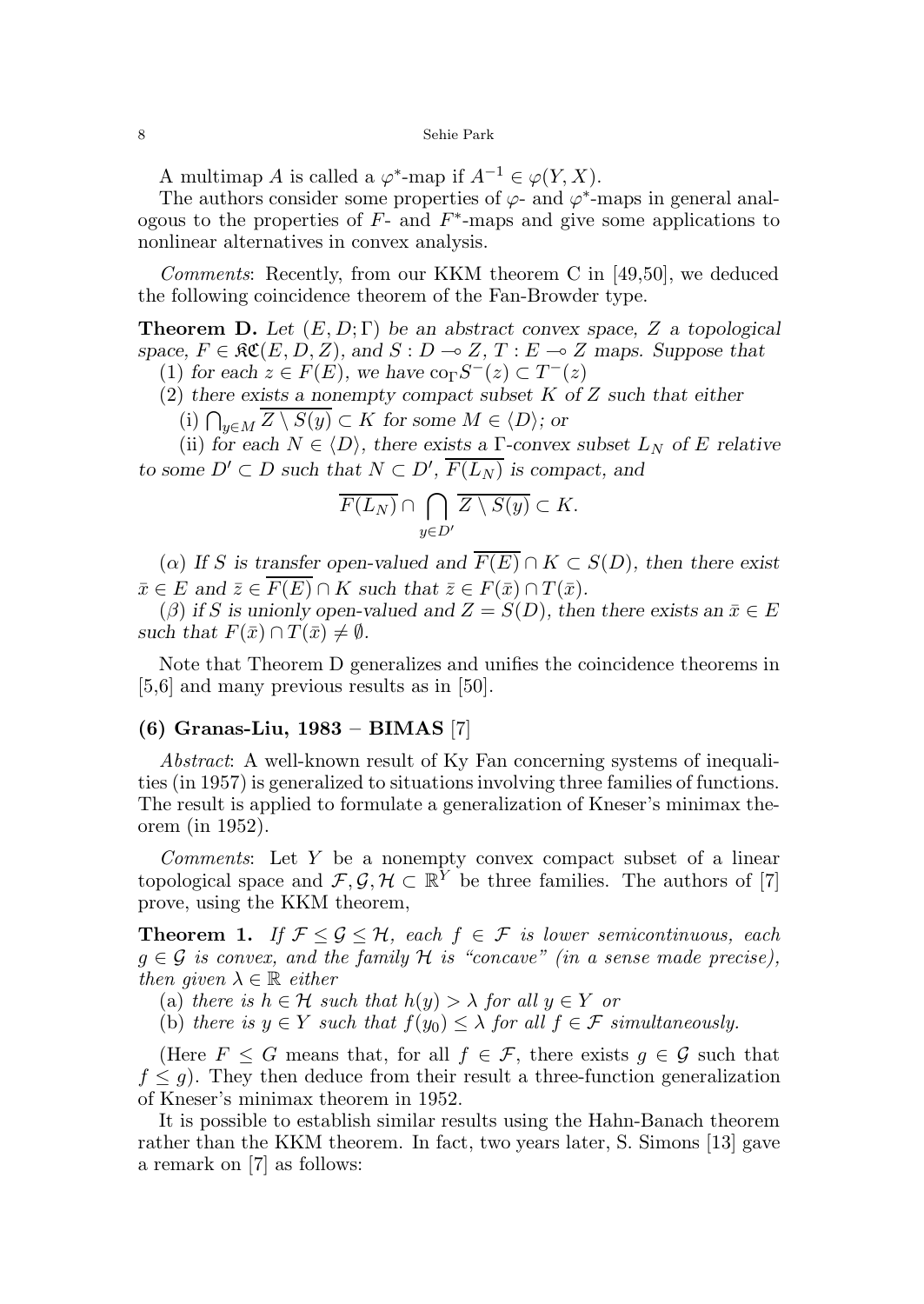Summary: We generalize a recent result of Granas and Liu about systems of inequalities involving three families of functions. Our proof differs from theirs in that it uses the Hahn-Banach theorem rather than the KKM theorem.

Comments: It would be very interesting to study some equivalency or close relationship between the Hahn-Banach theorem and the KKM theorem. Actually the Hahn-Banach theorem follows from the KKM theorem; see [24].

### (7) Granas-Liu, 1984 – Paris [10]

Summary: In this note we announce certain new minimax theorems. The proofs of these results involve fixed point and coincidence theorems for setvalued maps (in particular, those of type  $\Phi$  and  $\Phi^*$ ). The results obtained have a number of useful consequences.

Comments: Some important results of Fan, Fan-Glicksberg, and von Neumann are extended on topological vector spaces. However, such extensions are generalized to abstract convex spaces; see [48, 51].

## (8) Granas-Liu, 1985 – Paris [12]

Summary: In this note we present some theorems in the minimax theory which hold under rather weak convexity assumptions and generalize several results known in the convex case. The proof is based on the von Neumann minimax theorem in  $\mathbb{R}^n$ .

Comments: Theorem 1 is a four function version of a minimax theorem extending a Nikaido-von Neumann minimax theorem; and Theorem 2 is a three function version extending a Fan-Nikaido-Kneser minimax theorem.

### (9) Granas-Liu, 1986 – JMPA [15]

From Text: In this paper we discuss some new general coincidence results. Then using the new terms of convex analysis we translate the geometrical formulations into analytical results. As a consequence, several new general minimax theorems are established and a number of noteworthy applications follow. The central geometrical result of this paper is the following whose proof is based on the Lefschetz-type fixed point theorem for composites of acyclic maps:

 $(4.1)$  Theorem. Let X be a convex subset of a vector space with finite topology and Y be a topological space. Let  $G$ ,  $S: X \rightarrow Y$  such that:

(1) G has an open-valued surjective selection and convex pre-images;

(2) S is compact and has nonempty acyclic images and demi-closed graph. Then G and S have a coincidence  $x_0 \in X : G(x_0) \cap S(x_0) \neq \emptyset$ .

From MR 867668 (88d:54062): The authors consider some coincidence theorems for set-valued maps of the following types: compact convex-valued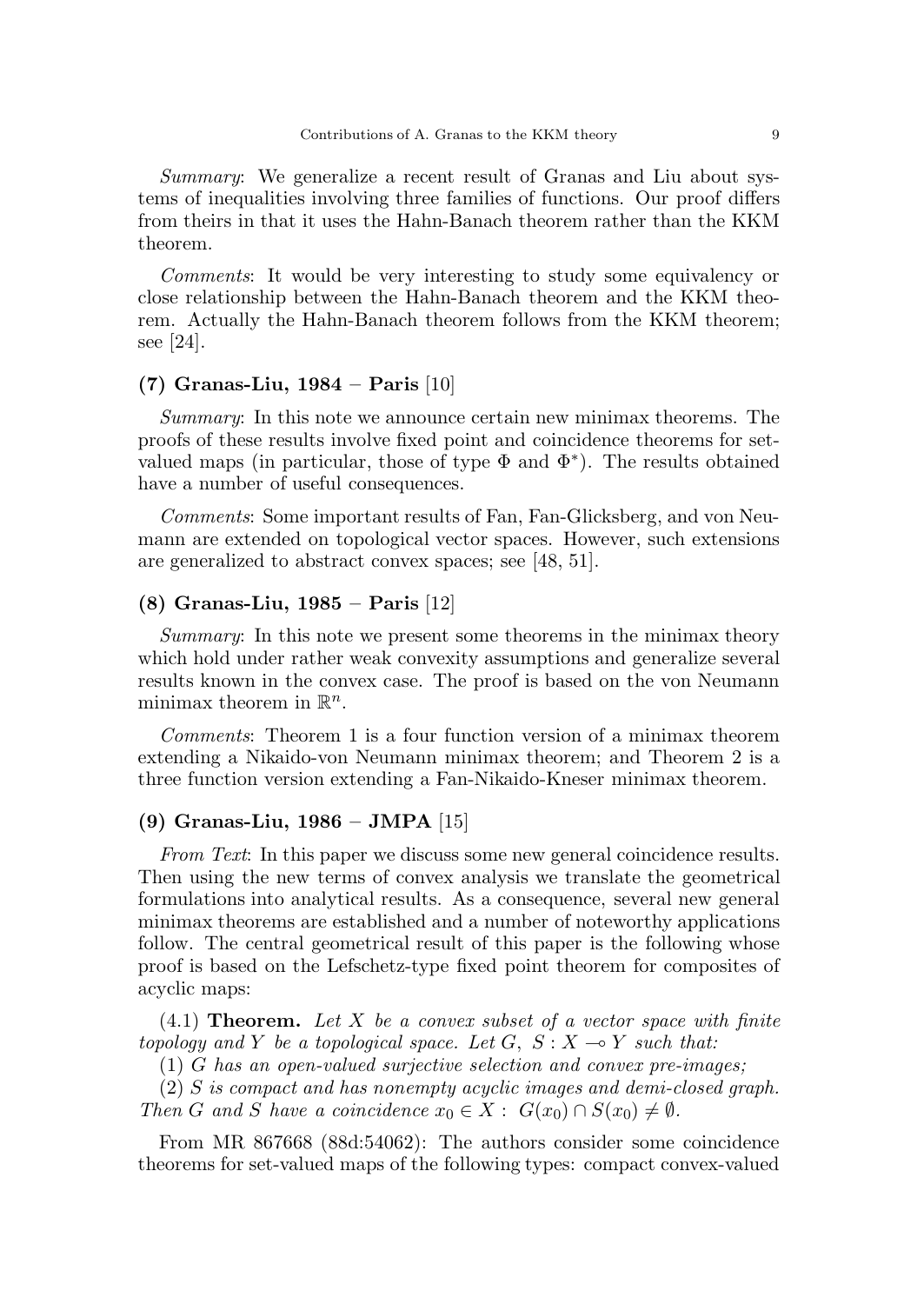and acyclic-valued closed maps and open-valued with convex pre-images (or vice versa).

Two analytic versions of Theorem (4.1) are formulated as nonlinear alternatives. Then it is shown that these results permit one to give a unified treatment to minimax inequalities and minimax theorems with a controlling function. One of the corollaries is applied to systems of inequalities and a generalization of the Ky Fan-Nikaido-Kneser theorem is obtained. Among other applications the coincidence theorem for inward and outward maps (in the sense of Ky Fan) and two minimax results in topological vector spaces with sufficiently many linear functionals should be mentioned. The final section of the work contains some new results related to the Walras excess demand theorem, and one of them contains as a special case the well-known theorem of Gale-Nikaido-Debreu. [Reviewed by Valeri Obukhovskiĭ]

### $(10)$  Deguire-Granas,  $1986 - SM$  [14]

Abstract: In this note, using the Principle of the KKM-maps, we establish an alternative, formulated in terms of convex analysis, which has several useful consequences in the theory of variational inequalities and contains as a special case the well-known theorems of Sion, von Neumann, and Ky Fan-Nash.

Comments: The well-known theorems of Sion, von Neumann, and Ky Fan-Nash are all extended within the frame of abstract convex spaces in [46].

# (11) Ben-El-Mechaiekh - Deguire - Granas, 1987 – Paris [16]

Abstract: In this Note we present some geometrical results which extend numerous fixed points and coincidence theorems, in particular those of our previous Notes [6].

From Text: Let X be a Hausdorff topological space and Y be a convex subset of a topological vector space. A multimap  $A: X \to Y$  belongs to the class  $M^*(X, Y)$  if for every compact  $K \subset X$  there exist a finite subset  $\{y_1, \dots, y_k\} \subset Y$  and a continuous selection  $s: K \to Y$  of A such that  $s(K) \subset \overline{\mathrm{co}}\{y_1, \cdots, y_k\}.$  The class  $M^*$  contains the classes of maps  $F^*$  and  $\varphi^*$  investigated in Parts I and II [5,6] and also finite compositions of maps from these classes.

Some properties of the class  $M^*$  are described, in particular, analogues of fixed point and coincidence theorems from Parts I and II are given. It is noted also that analytical interpretations of these statements contain a number of known minimax and variational relations.

## (12) Granas-Liu 1987 – NCA [17]

Abstract: In numerous extensions of the von Neumann's Minimax Theorem, one of the main purposes was to eliminate as much as possible the underlying convexity structure from the original hypothesis. In this note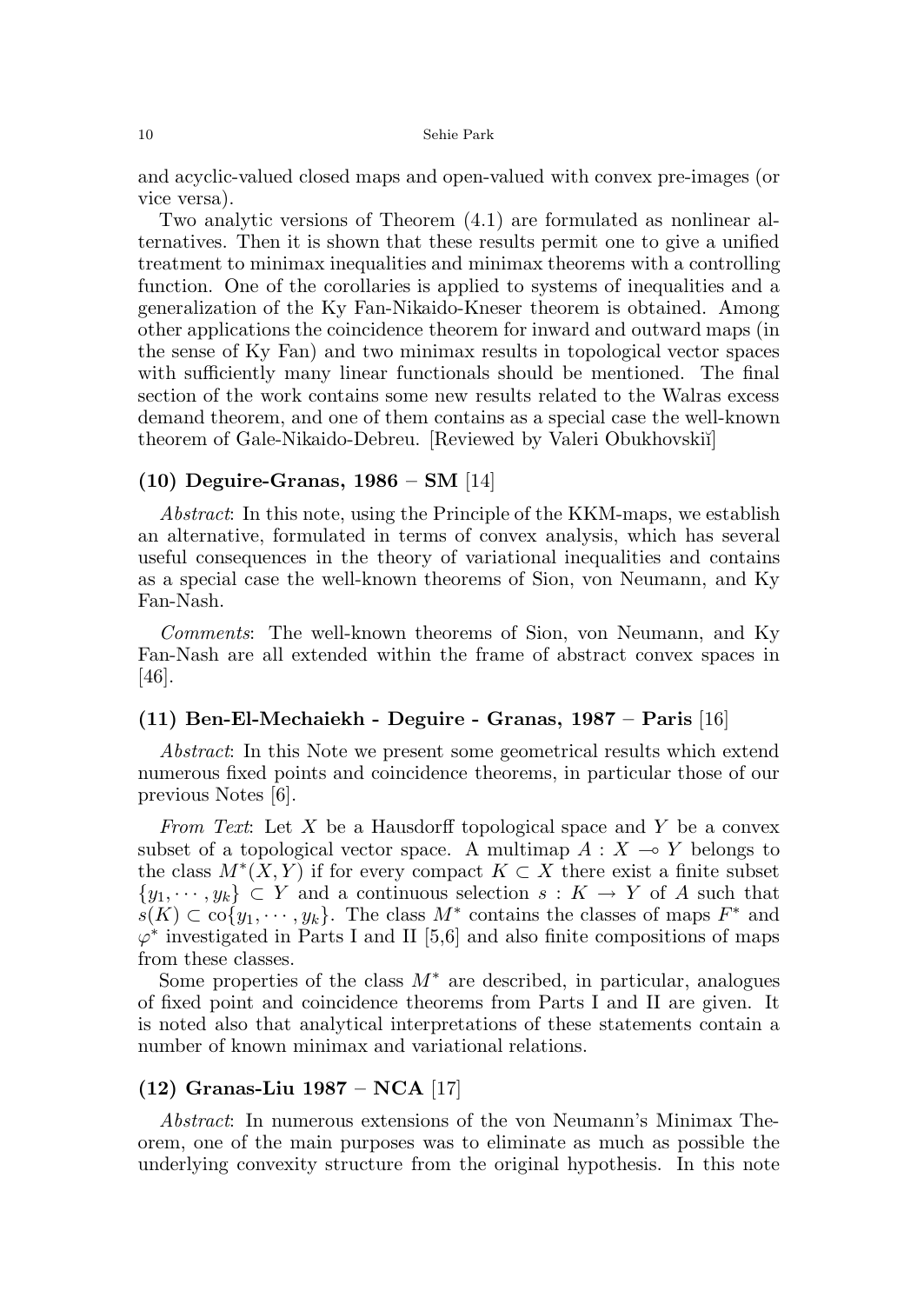we discuss some new general minimax results without convexity. In the first part, we extend the well-known version of of the von Neumann Principle due to Ky Fan [Proc. Nat. Acad. Sci., U.S.A. 39 (1953), 42–47]. In the second part (as an application) we give a further generalization of the Ky Fan-Nikaido-Neser Theorem concerning systems of inequalities. Some of the main results presented here were announced without proof in [12]. We remark that the proof of the main results is based on the von Neumann Minimax Theorem in  $\mathbb{R}^n$ .

### (13) Granas 1990 – Montreal [20]

From the preface: In Part I we recall the general principle of KKM maps. We formulate their analytic version, from which we derive several applications in minimax and fixed-point theory. Part II is devoted to the exposition of some coincidence principles for mutimaps, their analytic versions in the form of nonlinear alternatives, and several other applications to minimax theory, variational inequalities and game theory. Part III contains several more specialized results along with various applications.

Comments: This is a rich source of earlier works in the KKM theory with topological methods in convex analysis.

### (14) Granas-Lassonde, 1991 – SM [24]

Abstract: In this note we present a new elementary approach in the theory of minimax inequalities. The proof of the main result (called the geometric principle) uses only some simple properties of convex functions. The geometric principle (which is equivalent to the well-known lemma of Klee (1951)) is shown to have numerous applications in different areas of mathematics.

Comments: This paper concerns with many known applications of the convex-valued KKM maps. The main result is as follows:

**Theorem 1.** (Geometric Principle) Let D be a a nonempty subset of a t.v.s. E and let  $G: D \to E$  be a KKM map having convex closed values; then the family  $\{G(x) \mid x \in D\}$  has the finite intersection property.

Note that the proof of Ky Fan's 1961 KKM lemma contains the geometric principle without assuming convexity of  $G(x)$  for all  $x \in D$  based on the original KKM theorem in 1929. However, the authors' aim in this paper is to give an elementary proof without using the KKM theorem. Since the authors'  $(E, D; \text{co})$  is a particular partial KKM space, it satisfies a large number of equivalent results in [46]. Some of them appear in this paper in their particular forms.

The proof of the geometric principle is very simple and depends only on the geometric structure induced by convexity. It is shown that numerous applications in different areas of mathematics are consequences of the principle. Such applications are systemically given to systems of inequalities, variational inequalities, minimax equalities, theorems of Markhoff-Kakutani,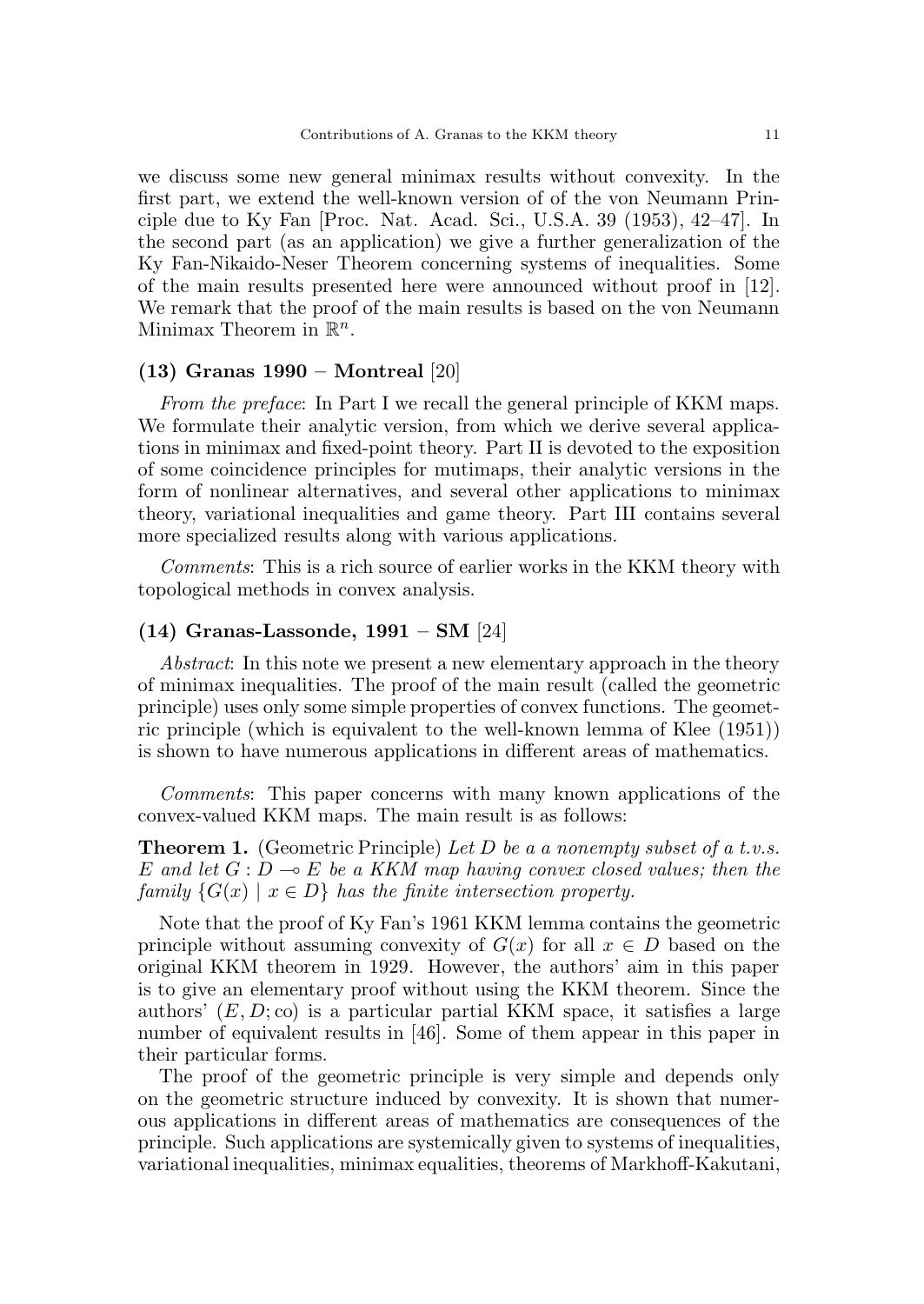Mazur-Orliicz and Hahn-Banach, variational problems, maximal monotone operators, and others in convex analysis. Unlike other approaches, the derivation of results is obtained without using arguments such as convexity, the separation theorem, and fixed point theory.

Recall that some people complained against our use of triples for abstract convex spaces. Note that here also appear many triples  $(E, D; \Gamma)$ .

## (15) Granas-Lee-Liu 1992 – CM [28]

From Text: In this note, we present a minimax theorem (Theorem A) formulated by only in language of set theory. This result permits to deduce many well-known minimax theorems by immediate method (of using a lemma in general topology).

Comments: One of the consequences is the Nikaidô-von Neumann minimax theorem (Corollaire 2).

### (16) Granas-Lassonde, 1995 – TMNA [36]

From *Introduction* : In a recent paper [24], the authors presented a new geometric approach in the theory of minimax inequalities, which has numerous applications in different areas of mathematics. In this note, we complement and elucidate the above approach within the context of complete metric spaces.

More precisely, we concentrate on super-reflexive Banach spaces and show that a large part of the theory of these spaces (and, in particular, Hilbert spaces) can be obtained in a very elementary way, without using weak topology or compactness.

Comments: This paper concerns with many known applications of the convex-valued KKM maps on super-reflexive Banach spaces. The main tool is the following

**Theorem 2.2.** (Intersection Principle) Let  $(E, ||\cdot||)$  be super-reflexive and let  $\{C_i \mid i \in I\}$  be a family of closed convex sets in E with the finite intersection property. If  $C_{i_0}$  is bounded for some  $i_0 \in I$ , then the intersection  $\bigcap \{C_i \mid i \in I\}$  is not empty.

The aim of the paper is to provide simple proofs of several results, stated in super-reflexive Banach spaces, concerning minimization of quasi-convex functions, variational inequalities, game theory, systems of inequalities, and maximal monotone operators. As the authors point out, most of the results are valid for arbitrary reflexive spaces.

As the authors noted at the end of [36], in weak topology, closed bounded subsets of a super-reflexive Banach spaces are compact. Therefore the intersection principle is a variant of the general KKM type theorem in the recently developed abstract convex space theory.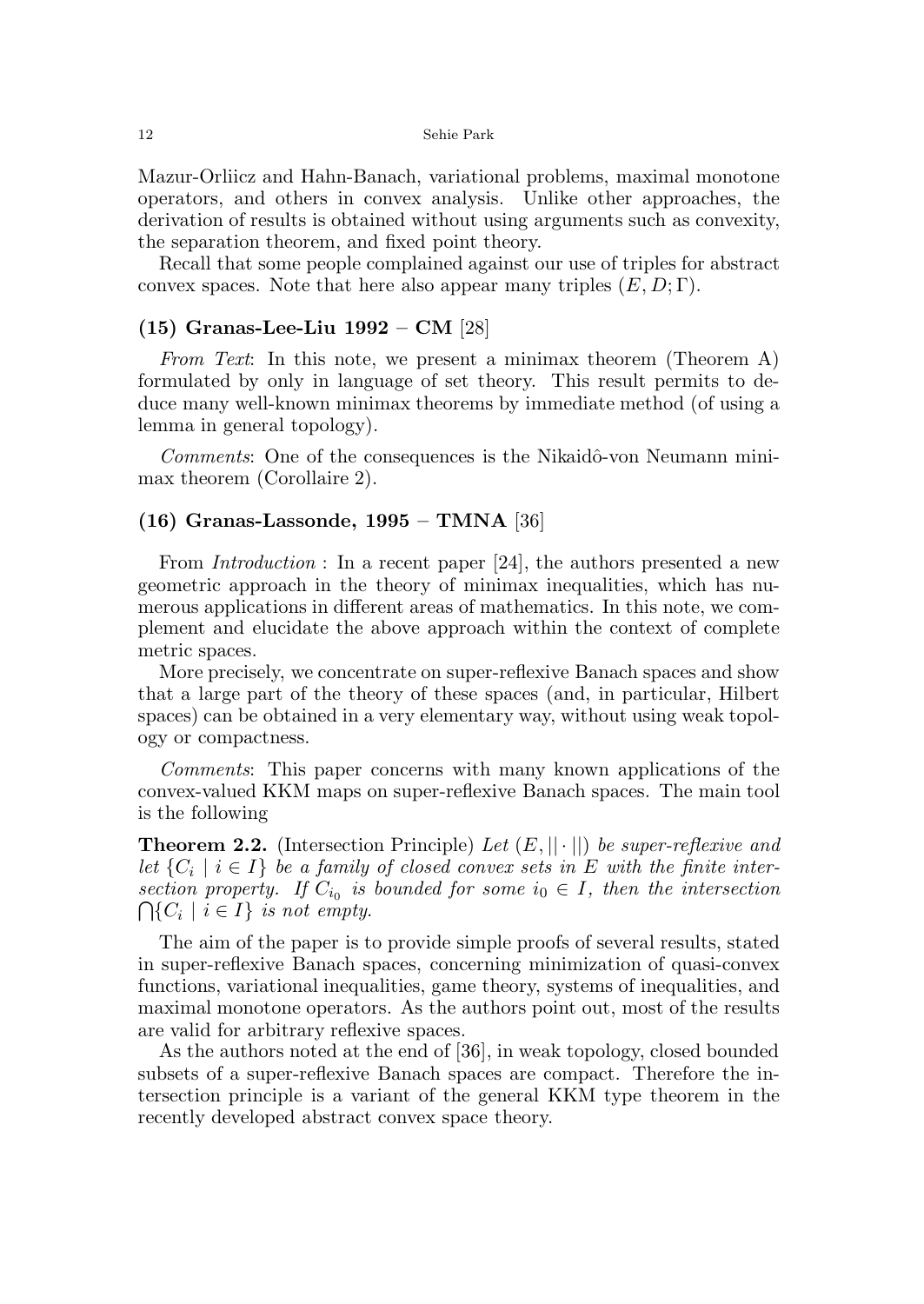### (17) Granas-Dugundji, 2003 – Springer [38]

From MR 1987179 (2004d:58012): This is the most comprehensive, wellwritten and complete book on fixed point theory to date. The book studies just about every aspect of fixed point theory in terms of classes of operators, spaces, and methodology. Chapter I deals with elementary fixed point theorems. It contains results based on completeness, order, and convexity. Chapter II treats the theorem of Borsuk and topological transversality. The Lyusternik-Shnirelman-Borsuk and Borsuk-Ulam theorems can also be found here, as well as fixed points for compact mappings in normed linear spaces. Homology and fixed points are considered in Chapter III. The Leray-Schauder degree theory and the fixed point index are included in Chapter IV. Here one can find, among other things, a nice introduction to absolute neighborhood retracts (ANRs) and the Leray-Schauder principle and the fixed point index in them. In Chapter V the authors include the Lefschetz-Hopf theory. This is where one looks for singular homology, the Lefschetz theory for maps of ANRs, and the Hopf index theorem. Selected topics comprise the content of Chapter VI, where one finds, among other things, finite-codimensional Cěch cohomology, Vietoris fractions, and coincidence theory. The book carries an extensive literature on the subject and many examples. Many of the interesting results, given as exercises, constitute an extension of the theory established in the main text. No results from the main text rely upon those of the exercises. I recommend this excellent volume on fixed point theory to anyone interested in this core subject of nonlinear analysis. [Reviewed by A. G. Kartsatos]

Comments: This is an excellent book on fixed point theory for beginners. However, materials related to the KKM theory are almost same to its previous version [3]. Therefore, it does not reflect the current research on the KKM theory.

Final Remark. The following references are given in chronological order. For related works, see the references in the ones listed here.

Competing interests. The author declares that he has no competing interests.

#### References

- [1] J. Dugundji and A. Granas, KKM maps and variational inequalities, Ann. Scuola Norm. Sup. Pisa Cl. Sci. (4) 5(4) (1978), 679–682.
- [2] A. Granas, KKM-maps and their applications to nonlinear problems, The Scottish Book (R.D. Mauldin, ed.), 45–61, Birkhäuser, Boston, 1981.
- [3] J. Dugundji and A. Granas, Fixed Point Theory, PWN Polish Sci. Publ., Warszawa, 1982.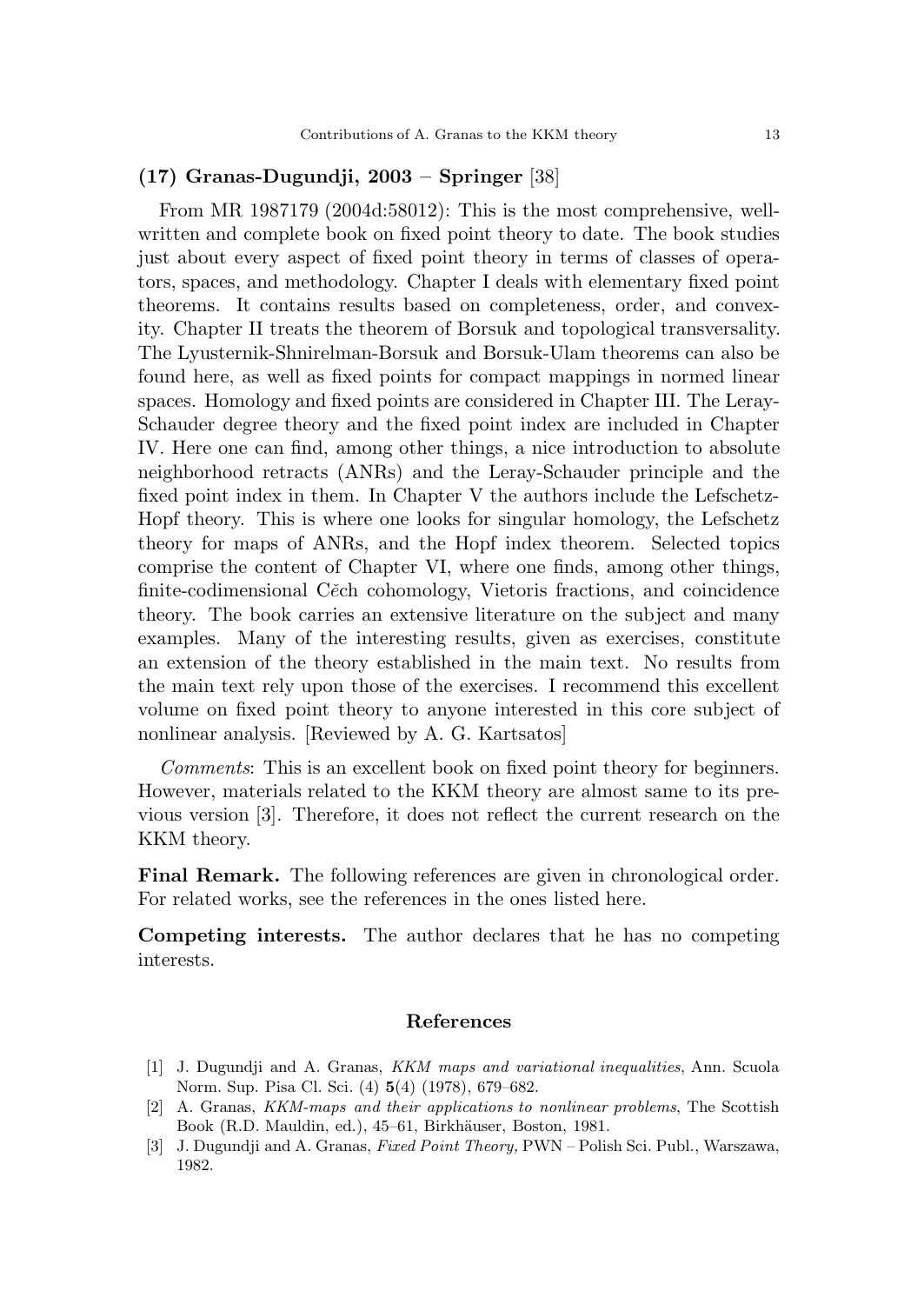- [4] H. Ben-El-Mechaiekh, P. Deguire, and A. Granas, Une alternative non linéaire en analyse convexe et applications, (French. English summary) [A nonlinear alternative in convex analysis and some consequences,  $C$ . R. Acad. Sci. Paris Sér. I Math. 295(3) (1982), 257–259.
- [5] H. Ben-El-Mechaiekh, P. Deguire, and A. Granas, Points fixes et co¨ncidences pour les applications multivoques (applications de Ky Fan), (French. English summary) [Fixed points and coincidences for set-valued maps (applications of Ky Fan)] C. R. Acad. Sci. Paris Sér. I Math. 295(4) (1982), 337-340.
- [6] H. Ben-El-Mechaiekh, P. Deguire, and A. Granas, it Points fixes et co¨ncidences pour les fonctions multivoques (applications de type  $\varphi$  et  $\varphi^*$ ) II. (French. English summary) [Fixed points and coincidences for set-valued maps (maps of type  $\varphi$  and  $\varphi^*$ ). II] C. R. Acad. Sci. Paris Sér. I Math. 295(5) (1982), 381–384.
- [7] A. Granas and F.C. Liu, Remark on a theorem of Ky Fan concerning systems of inequalities, Bull. Inst. Math. Acad. Sinica  $11(4)$  (1983), 639–643.
- [8] C. Horvath, *Points fixes et coincidences pour les applications multivoques sans con*vexité, C.R. Acad. Sci. Paris 296 (1983), 403-406.
- [9] M. Lassonde, On the use of KKM multifunctions in fixed point theory and related topics, J. Math. Anal. Appl. 97 (1983), 151–201.
- [10] A. Granas and F. C. Liu, *Theorèmè du minimax*, C. R. Acad. Sci. Paris Sér. I Math. 298(14) (1984), 329–332.
- [11] C. Horvath, *Point fixes et conncidences dans les espaces topologiques compacts con*tractiles, C. R. Acad. Sci. Paris 299 (1984), 519–521.
- $[12]$  A. Granas and F. C. Liu, *Quelques théorémes de minimax sans convexité*, C. R. Acad. Sci. Paris Sér. I Math. **300**(11) (1985), 347-350.
- [13] S. Simons, Remark on a remark on a theorem of Granas and Liu concerning systems of inequalities, Bull. Inst. Math. Acad. Sinica  $13(3)$  (1985), 279–282.
- [14] P. Deguire and A. Granas, Sur une certaine alternative non-linéaire en analyse convexe, Studia Math. 83 (1986), 127–138.
- [15] A. Granas and F. C. Liu, Coincidences for set-valued maps and minimax inequalities, J. Math. Pures Appl. (9) 65(2) (1986), 119–148.
- [16] H. Ben-El-Mechaiekh, P. Deguire, and A. Granas, *Points fixes et conncidences pour* les fonctions multivoques (applications de type  $M^*$  et M). III (French. English summary) [Fixed points and coincidences for multivalued maps (of type  $M^*$  and M). III] C. R. Acad. Sci. Paris Sér. I Math. 305(9) (1987), 381-384.
- [17] A. Granas and F. C. Liu, Some minimax theorems without convexity, Nonlinear and Convex Analysis (B.L. Lin and S. Simons, eds.), 61–75, Marcel Dekker, New York, 1987.
- [18] C. Horvath, Some results on multivalued mappings and inequalities without convexity, Nonlinear and Convex Analysis (B.L. Lin and S. Simons, eds.), 99–106, Marcel Dekker, New York, 1987.
- [19] H. Ben-El-Mechaiekh, The coincidence problem for compositions of set-valued maps, Bull. Austral. Math. Soc. 41 (1990), 421–434.
- [20] A. Granas, Quelques méthodes topologique èn analyse convexe, Méthdes topologiques en analyse convexe, Sém. Math. Supér.  $110$ ,  $11-77$ , Press. Univ. Montréal, 1990.
- [21] C. Horvath, Convexité généralisée et applications, Sém. Math. Supér.  $110$ , 81–99, Press. Univ. Montréal, 1990.
- [22] M. Lassonde, M. Fixed points for Kakutani factorizable multifunctions, J. Math. Anal. Appl. 152 (1990), 46–60.
- [23] H. Ben-El-Mechaiekh and P. Deguire, Approximation of non-convex set-valued maps, C. R. Acad. Sci. Paris 312 (1991), 379–384.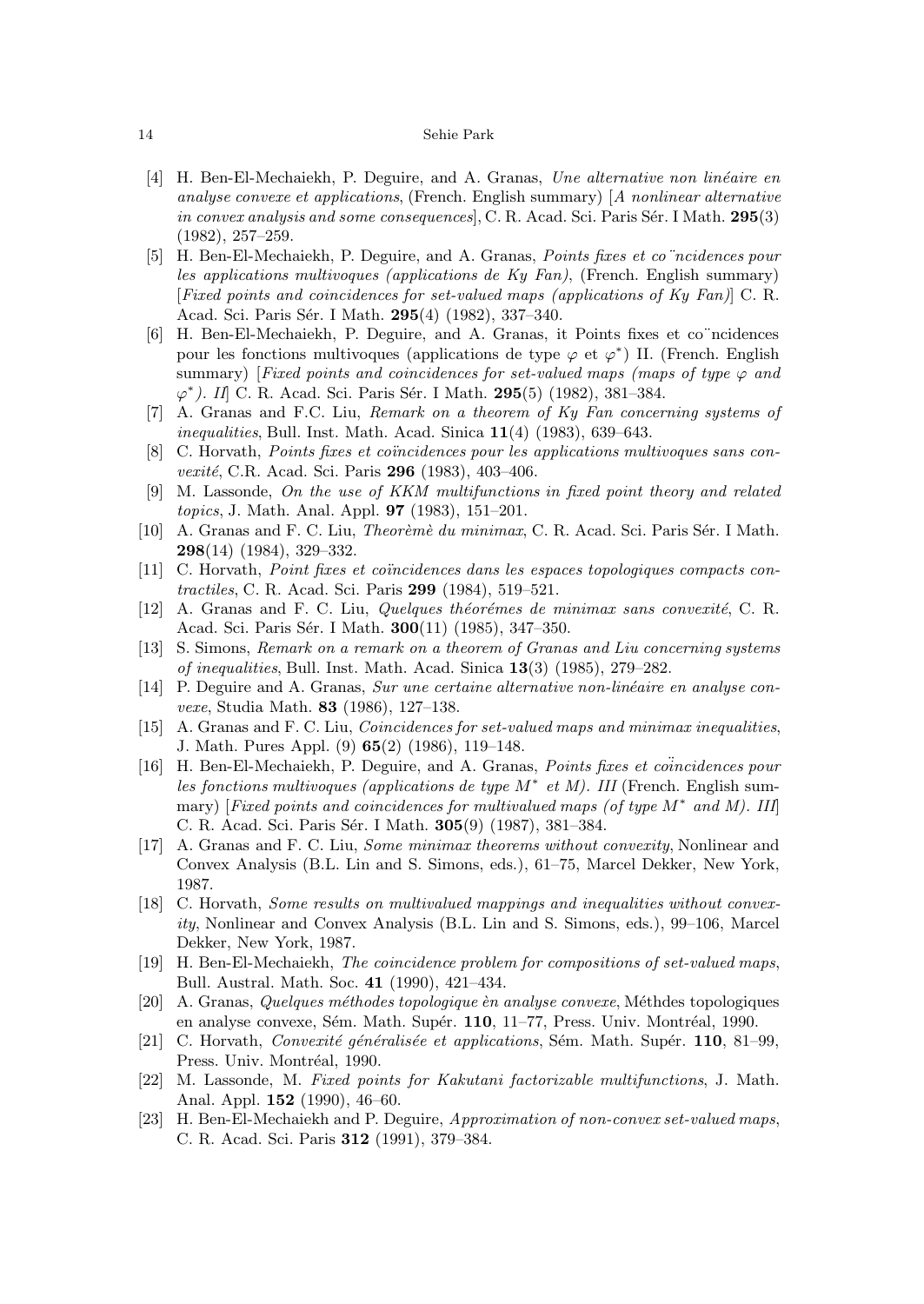- $[24]$  A. Granas and M. Lassonde, *Sur un principe géométrique en analyse convexe*, (French. English summary) [On a geometric principle in convex analysis], Studia Math.  $101(1)$  (1991), 1-18.
- [25] C. Horvath, *Contractibility and generalized convexity*, J. Math. Anal. Appl. 156 (1991), 341–357.
- [26] M. Lassonde, Réduction du cas multivoque au cas univoque dans les problèmes de coincidence, Fixed Point Theory and Applications (M.A. Théra and J.-B. Baillon, eds.), 293–302, Longman Sci. Tech., Essex, 1991.
- [27] H. Ben-El-Mechaiekh and P. Deguire, Approachability and fixed points of nonconvex set-valued maps, J. Math. Anal. Appl. 170 (1992), 477–500.
- [28] A. Granas, J.-R. Lee, and F.-C. Liu, *Théorème de minimax sans topologie ni convexité*, Colloq. Math. LXIII (1992), 141–144.
- [29] S. Park, Some coincidence theorems on acyclic multifunctions and applications to KKM theory, Fixed Point Theory and Applications (K.-K. Tan, ed.), 248–277, World Sci. Publ., River Edge, NJ, 1992.
- [30] H. Ben-El-Mechaiekh, Continuous approximations of multifunctions, fixed points and coincidences, Approximation and Optimization in the Carribean II (Florenzano et al., eds.), 69-97, Peter Lang Verlag, Frankfurt, 1993.
- [31] H. Ben-El-Mechaiekh and A. Idzik, A Leray-Schauder type theorem for approximable maps, Proc. Amer. Math. Soc. **122** (1994), 105-109.
- [32] A. Granas and M. Lassonde, Some elementary general principles of convex analysis. Contributions dedicated to Ky Fan on the occasion of his 80th birthday, Topol. Methods Nonlinear Anal. 5(1) (1995), 23–37.
- [33] S. Park, Ninety years of the Brouwer fixed point theorem, Vietnam J. Math. 27 (1999), 193–232.
- [34] A. Granas and J. Dugundji, Fixed Point Theory, Springer Monographs in Mathematics, Springer-Verlag, New York, 2003. xvi+690pp.
- [35] S. Park, On generalizations of the KKM principle on abstract convex spaces, Nonlinear Anal. Forum  $11(1)$  (2006), 67-77.
- [36] , Fixed point theorems on  $\Re\mathfrak{C}$ -maps in abstract convex spaces, Nonlinear Anal. Forum 11(2) (2006), 117–127.
- [37] , Remarks on  $\Re\mathfrak{C}$ -maps and  $\Re\mathfrak{D}$ -maps in abstract convex spaces, Nonlinear Anal. Forum  $12(1)$   $(2007)$ ,  $29-40$ .
- [38] , Examples of  $R\mathfrak{C}$ -maps and  $R\mathfrak{D}$ -maps on abstract convex spaces, Soochow J. Math. 33(3) (2007), 477–486.
- [39]  $\_\_\_\_\_\$ , Various subclasses of abstract convex spaces for the KKM theory, Proc. National Inst. Math. Sci. 2(4) (2007), 35–47.
- [40]  $\quad \qquad$  Elements of the KKM theory on abstract convex spaces, J. Korean Math. Soc. 45(1) (2008), 1–27.
- [41] , Equilibrium existence theorems in KKM spaces, Nonlinear Analysis 69(2008), 4352–4364.
- $[42] \quad \underline{\hspace{1cm}}$ , New foundations of the KKM theory, J. Nonlinear Convex Anal. 9(3) (2008), 331–350.
- [43] , Remarks on weakly KKM maps in abstract convex spaces, Inter. J. Math. Math. Sci. vol. 2008, Article ID 423596, 10pp., doi:10.1155/2008/423596.
- [44]  $\_\_\_\_\$ , Remarks on fixed points, maximal elements, and equilibria of economies in abstract convex spaces, Taiwan. J. Math. 12(6) (2008), 1365–1383.
- [45] , Fixed point theory of multimaps in abstract convex uniform spaces, Nonlinear Analysis 71 (2009), 2468–2480.
- [46] , The KKM principle in abstract convex spaces: Equivalent formulations and applications, Nonlinear Anal. 73 (2010), 1028–1042.